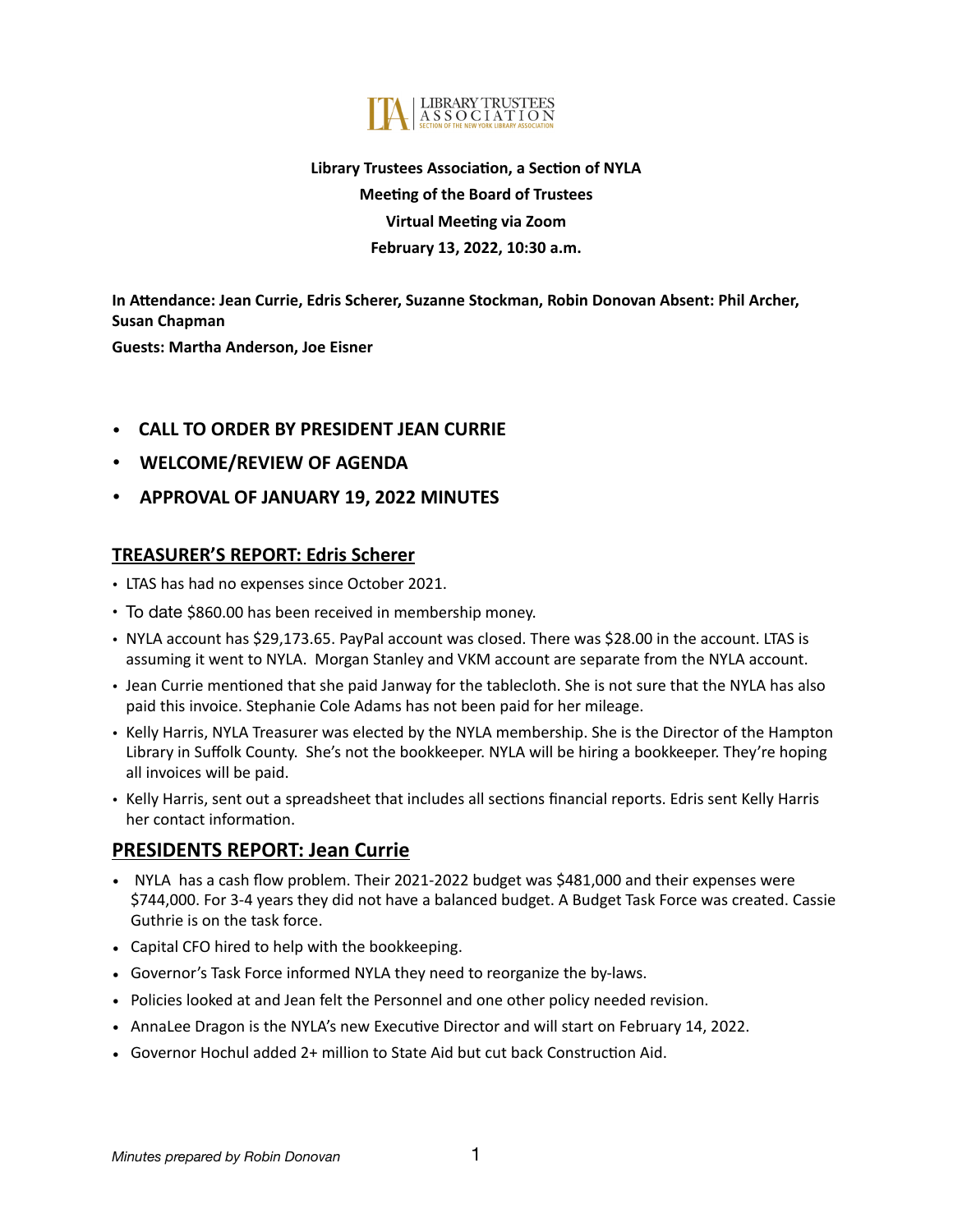## **OLD BUSINESS**

#### **Conference:**

- Robin talked to Ellen Bach about presenting in the fall and sent a letter via email to Ellen and Robert Schofield on January 27, 2022. I will follow up with her by phone this upcoming week.
- Robin has not contacted Stephanie Cole Adams as of yet, but I have composed a letter to her and will contact her this week. The deadline for proposals is Monday, March 7, 2022.
- LTAS Conference workshops will only include in-person workshops and not pre-conference workshops.
- Robin explained she cannot attend the CEC meetings on Wednesdays.
- NYLA Proposal Questions and NYLA proposal review guidelines are included in this email as well as the following for a reference.
	- 1. 2022 Conference Timeline (pdf document)
	- 2. Conference Curator Orientation (PowerPoint presentation)
	- 3. Conference Curator's Meeting Minutes (pdf document)
	- 4. NYLA Continuing Education Committee Meeting Minutes (pdf document)
	- 5. NYLA Proposal Questions
	- 6. NYLA proposal review guidelines

#### **NEWSLETTER**

- Deadline for April 2022 newsletter is March 15, 2022
- Articles include:
- Interview with Joe Eisner
- Article by Ron Kirsop, Executive Director, Pioneer Library System, OWWL (new name)
- VKM Award Request
- Jean Currie Letter from the President
- Ask Joe
- Application LTAS Board

## **VKM AWARD**

Suzanne Stockman emailed and presented the plan and draft requesting Library Directors to nominate a Trustee for the award, 250-500 words. The amount of the award is \$1,500. Applications are due by May 31, 2022. The award will be awarded at the Fall Conference Awards Dinner. It was suggested that, if possible, a library/system could let LTAS how the money was spent. Plaques are also being considered for the winner to be placed in the library and to the recipient. The award request will be part of an email blast to members as well as on NYLA's Voice. Suzanne will contact NYS Archives to find a photo of Velma K. Moore.

## **NEW BOARD MEMBERS — HOW TO RECRUIT?**

- Application for New York State LTAS Board will be revised to take off the last two lines of text at the bottom and change the "Please submit your application" to Jean Currie's email address.
- Jean Currie said she would put together an email blast out to the NYS Library Systems that includes the VKM Award, a flyer for systems to join the LTAS and the Application for NYS LTAS Board.
- Robin Donovan will do a trial run with the director at the Suffolk County Library System, Kevin Verbesy, to recruit Board members.
- Currently there are (6) members on the Board and they represent: